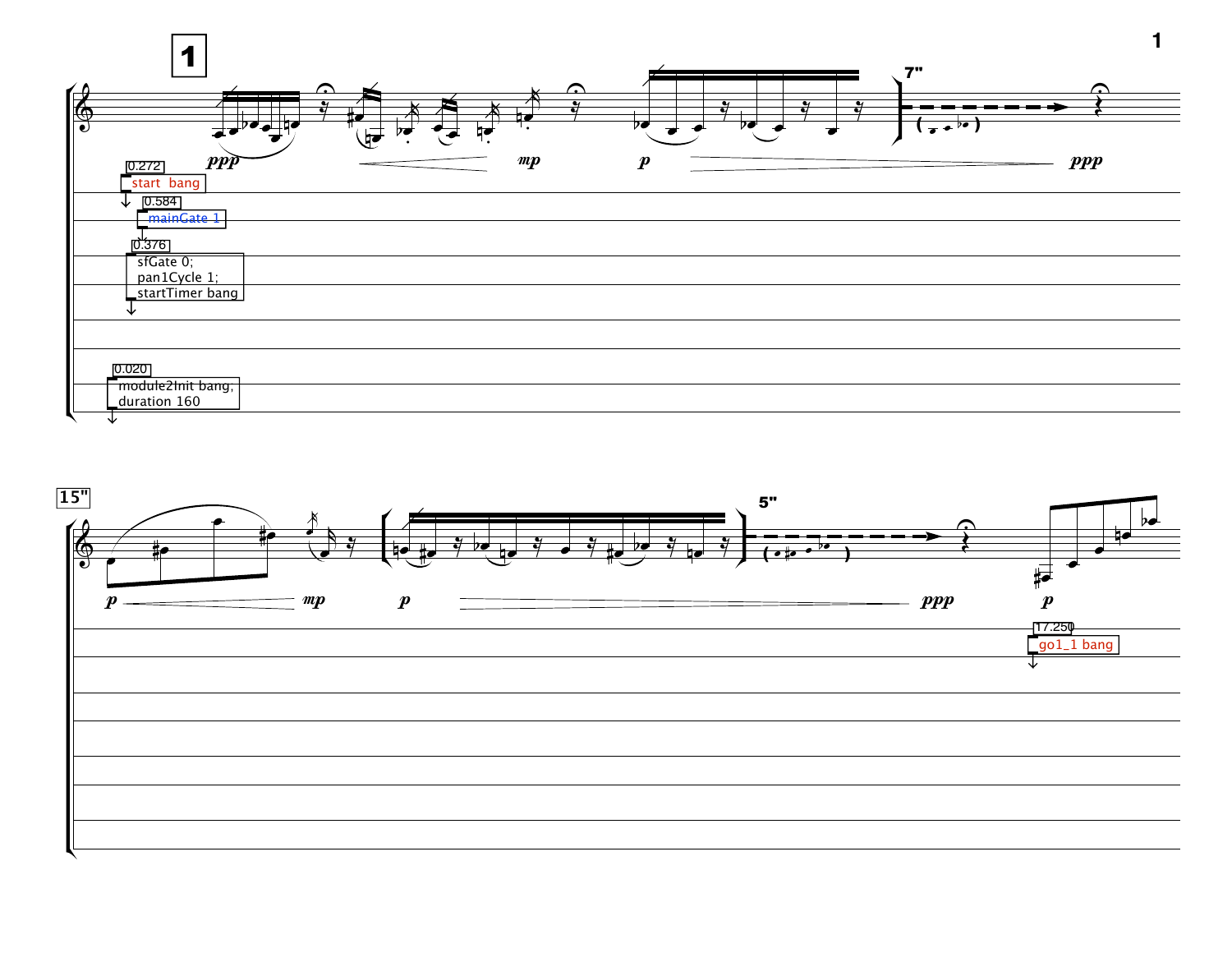

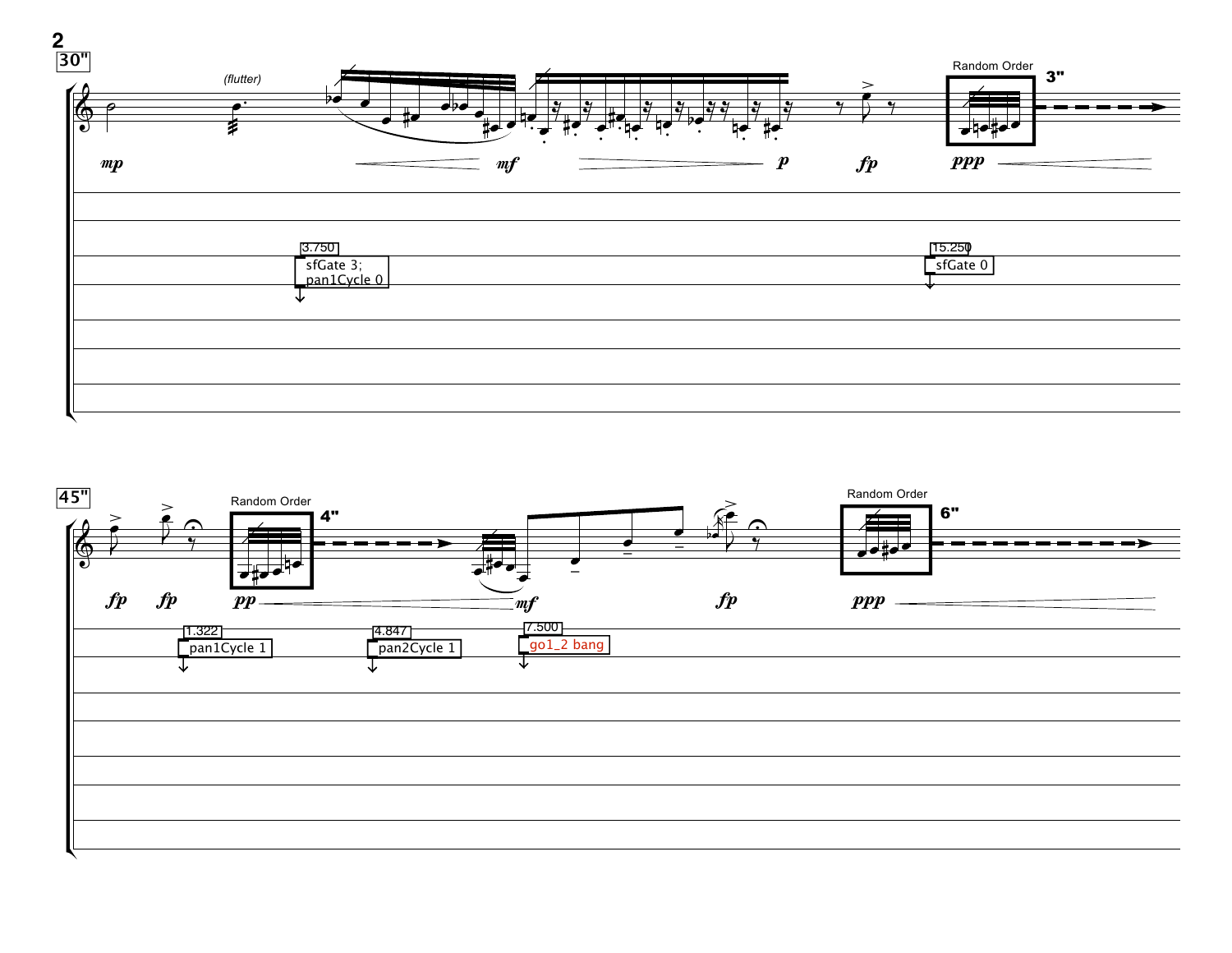

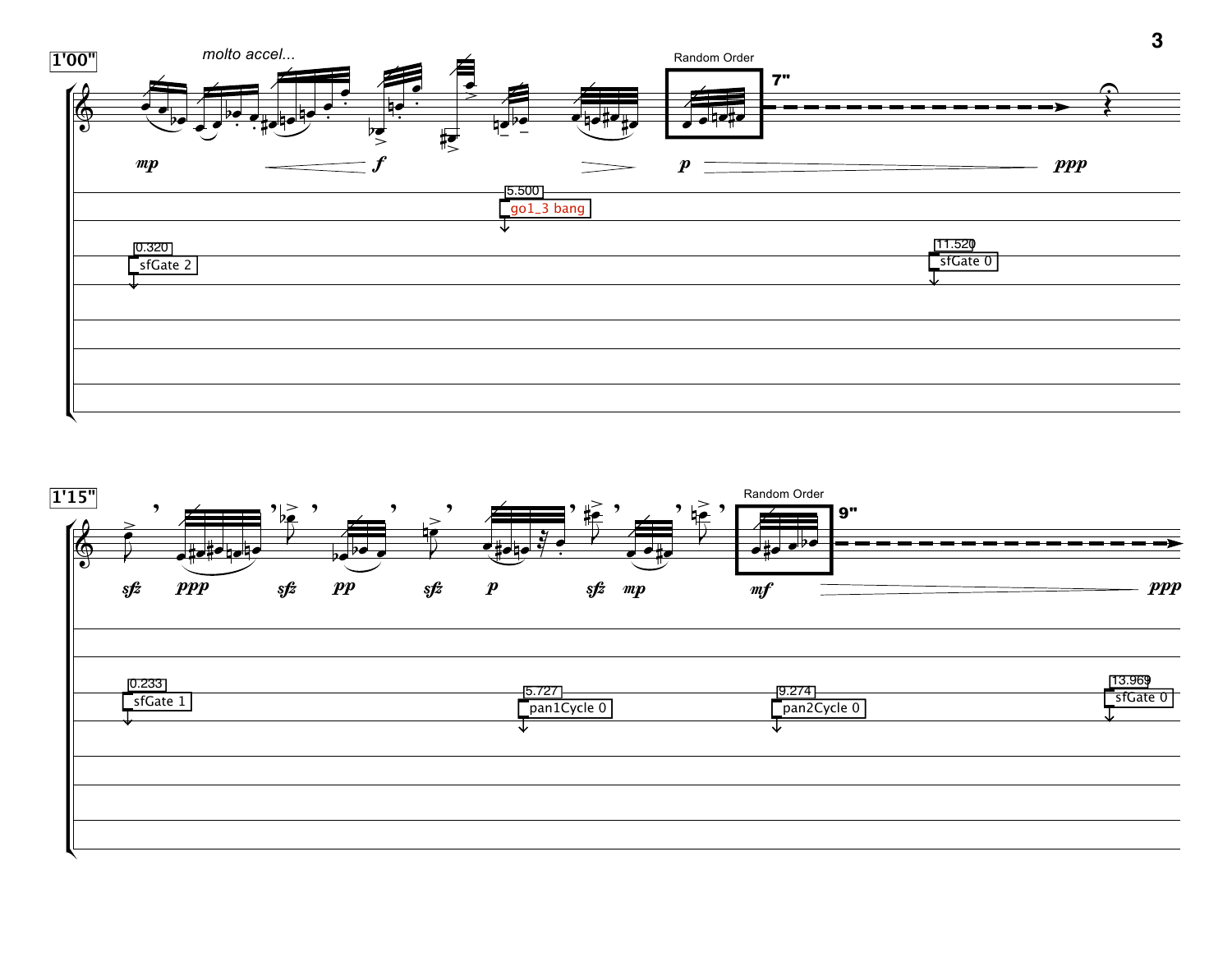

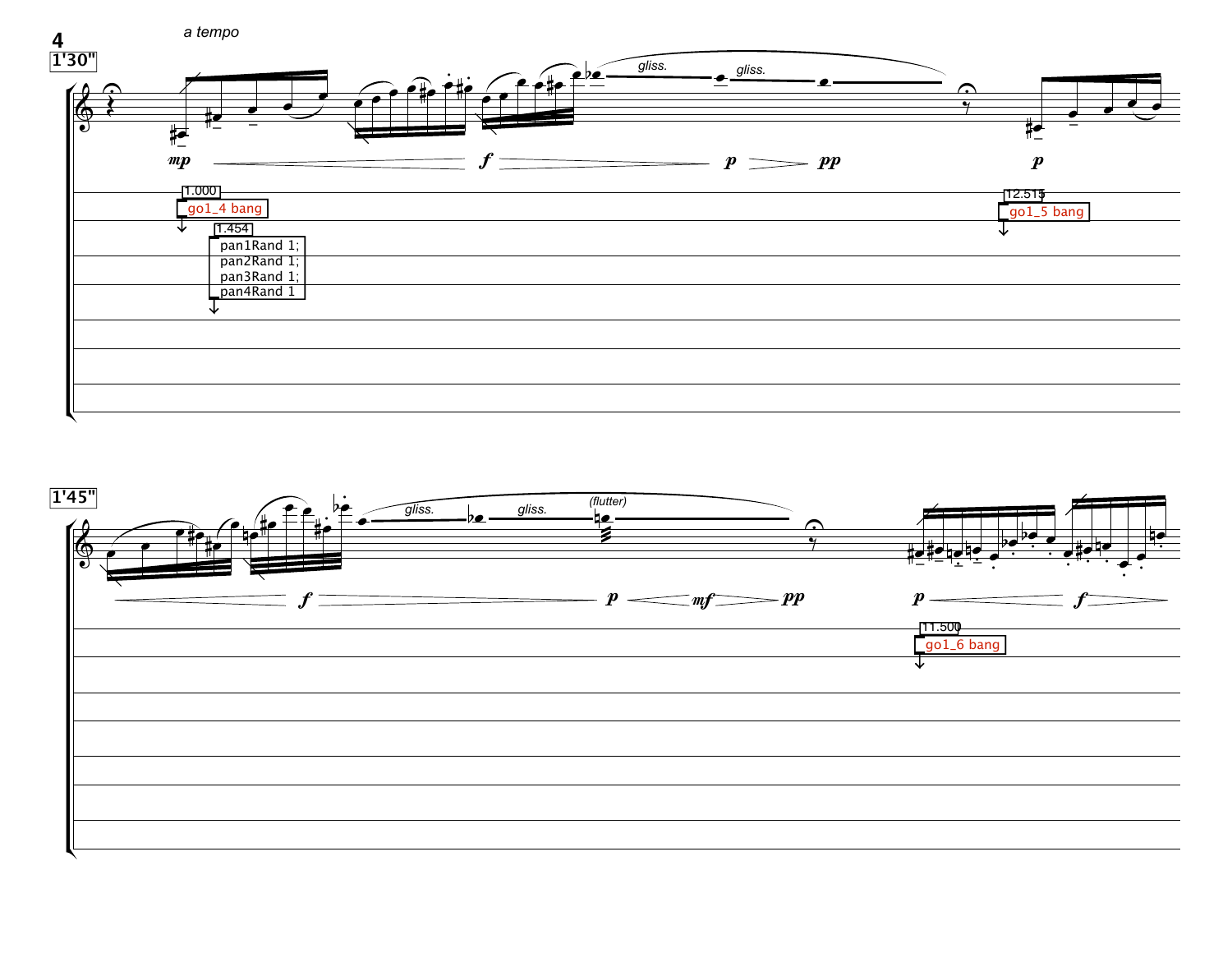

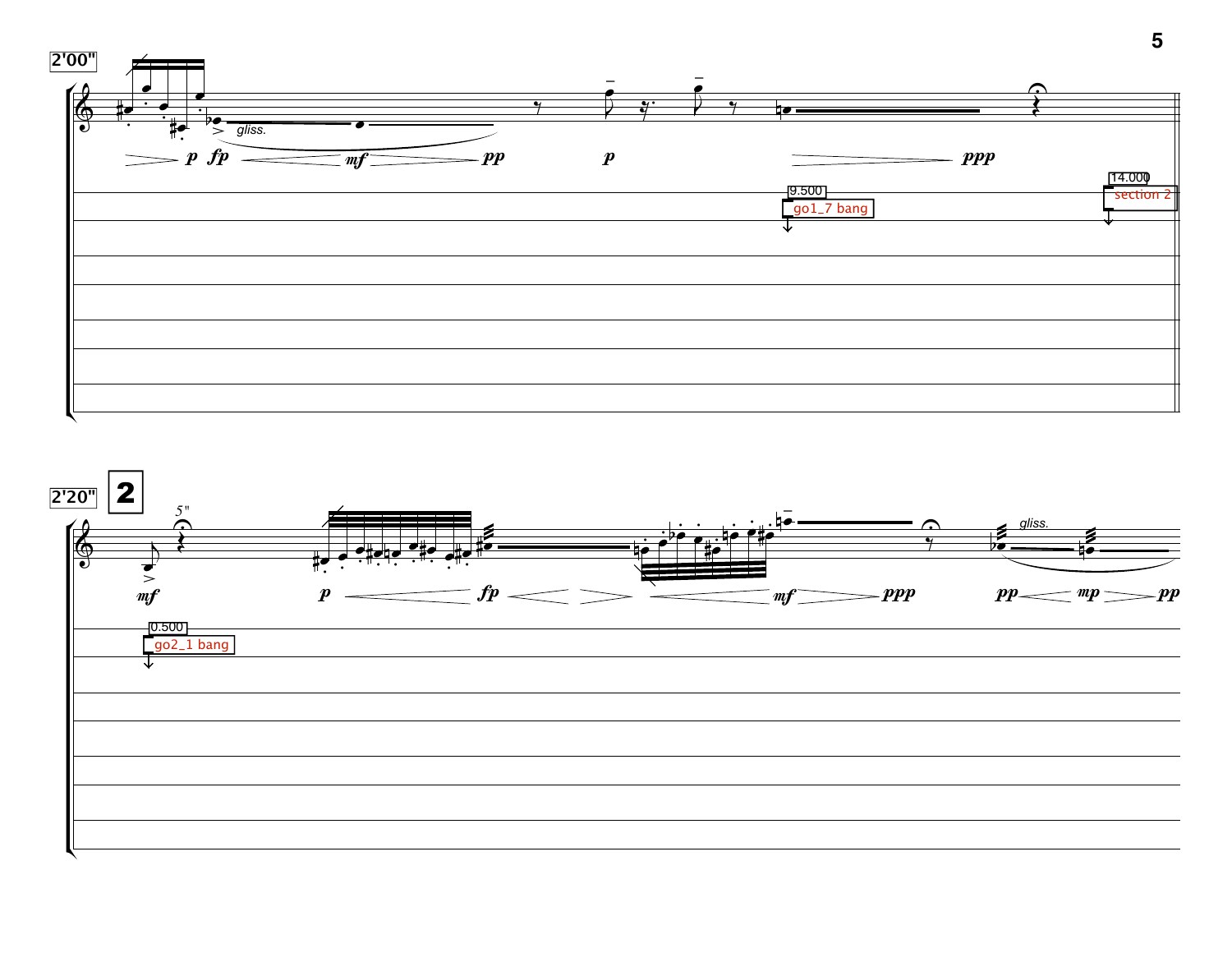

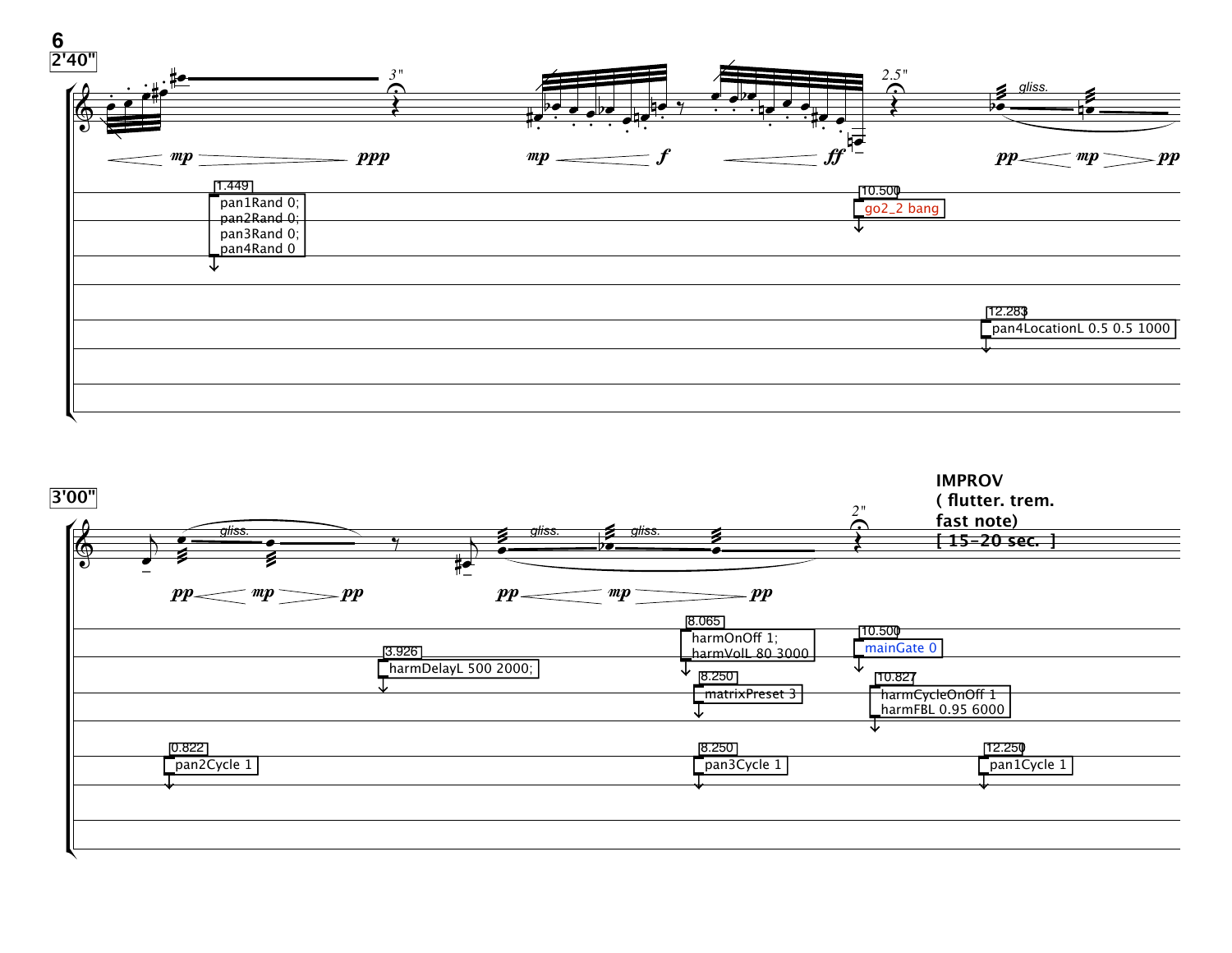

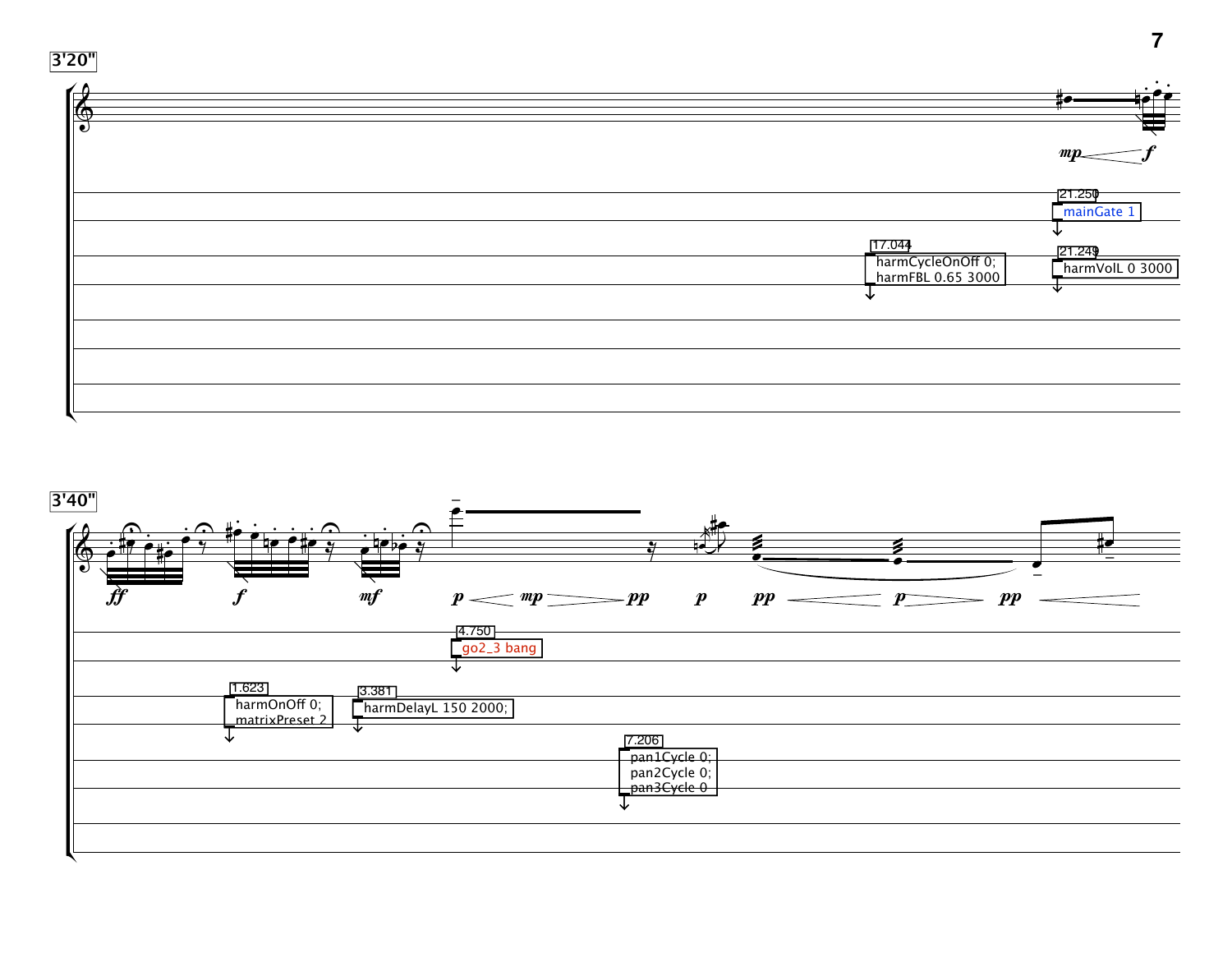

**4'30"**

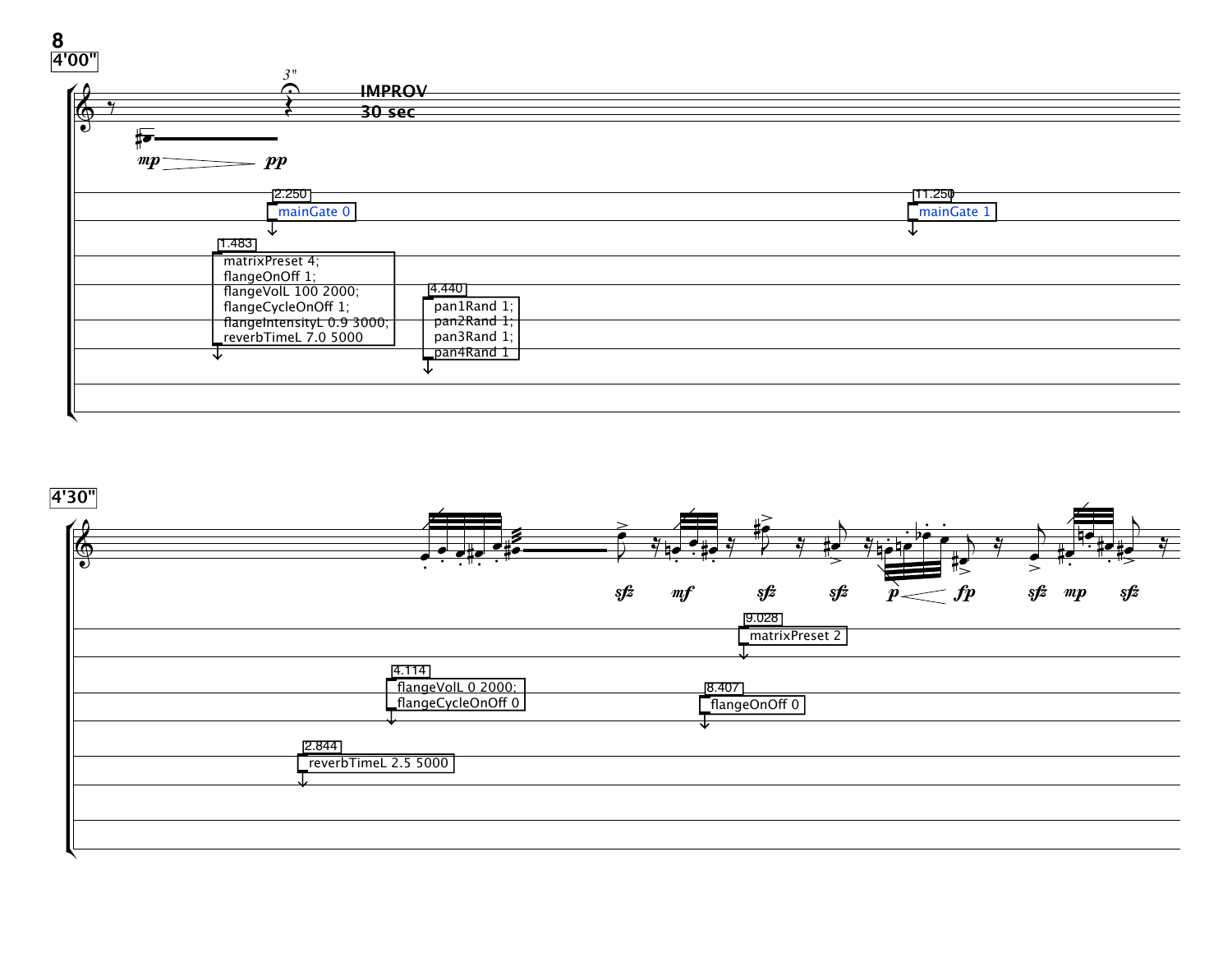



**9**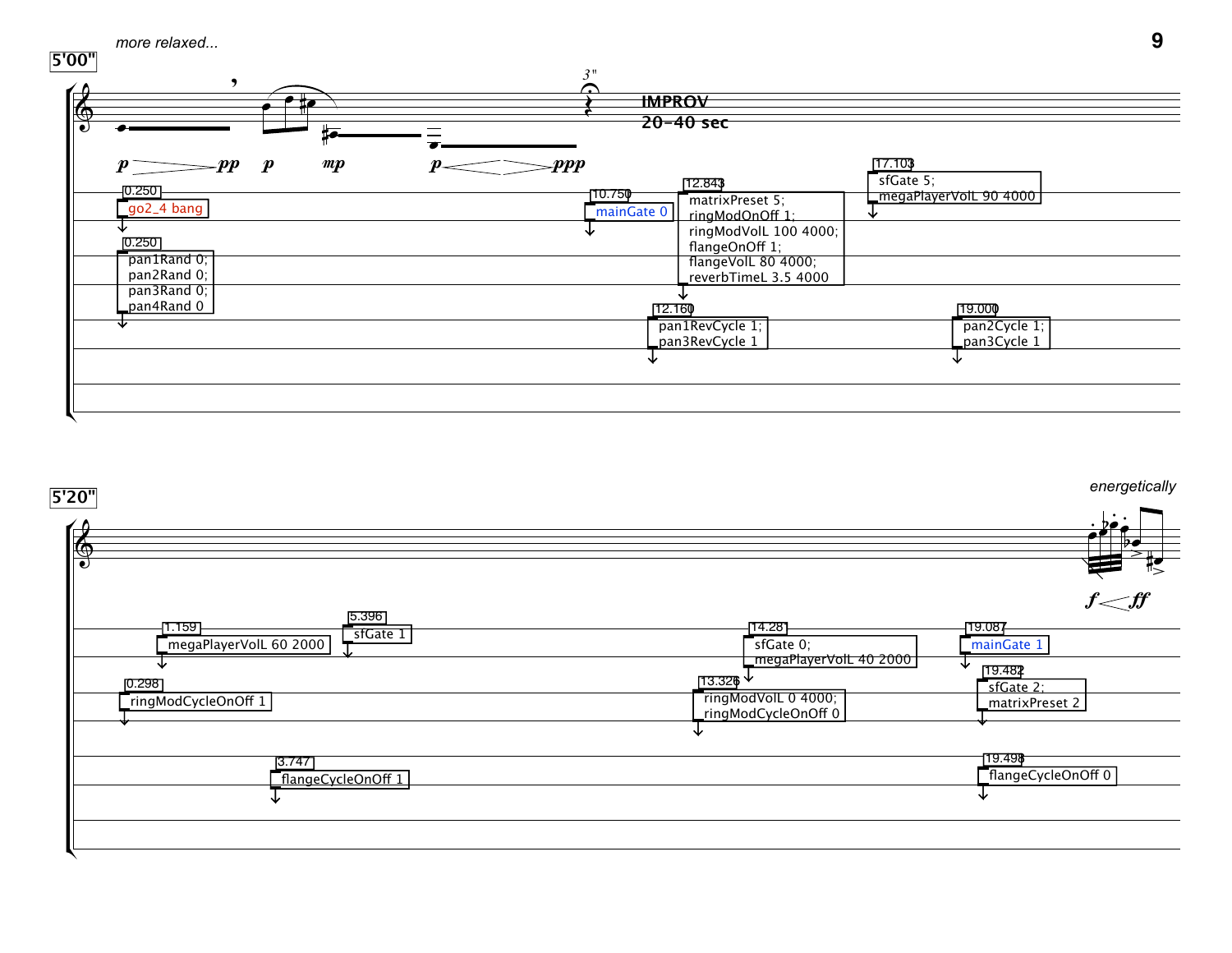

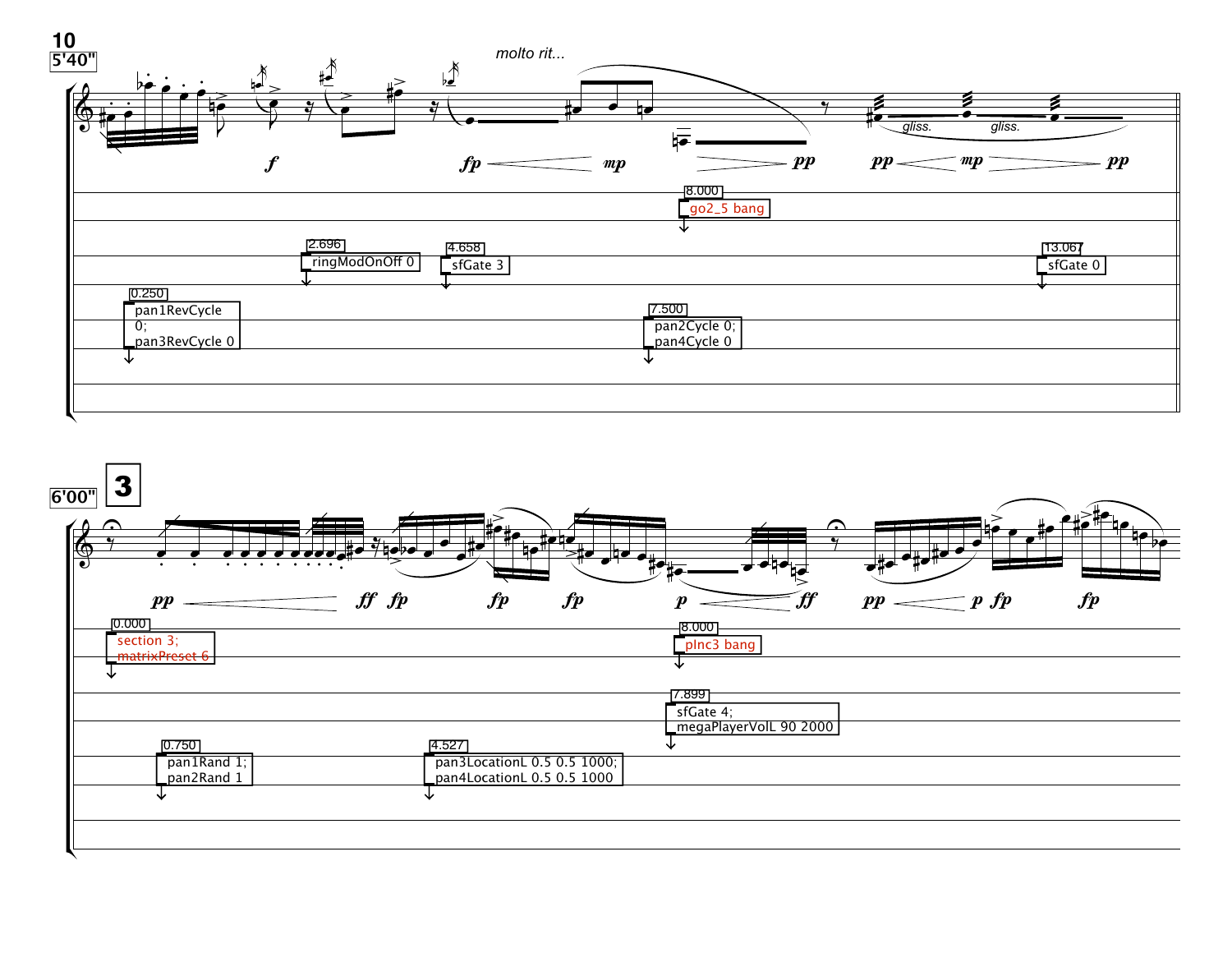

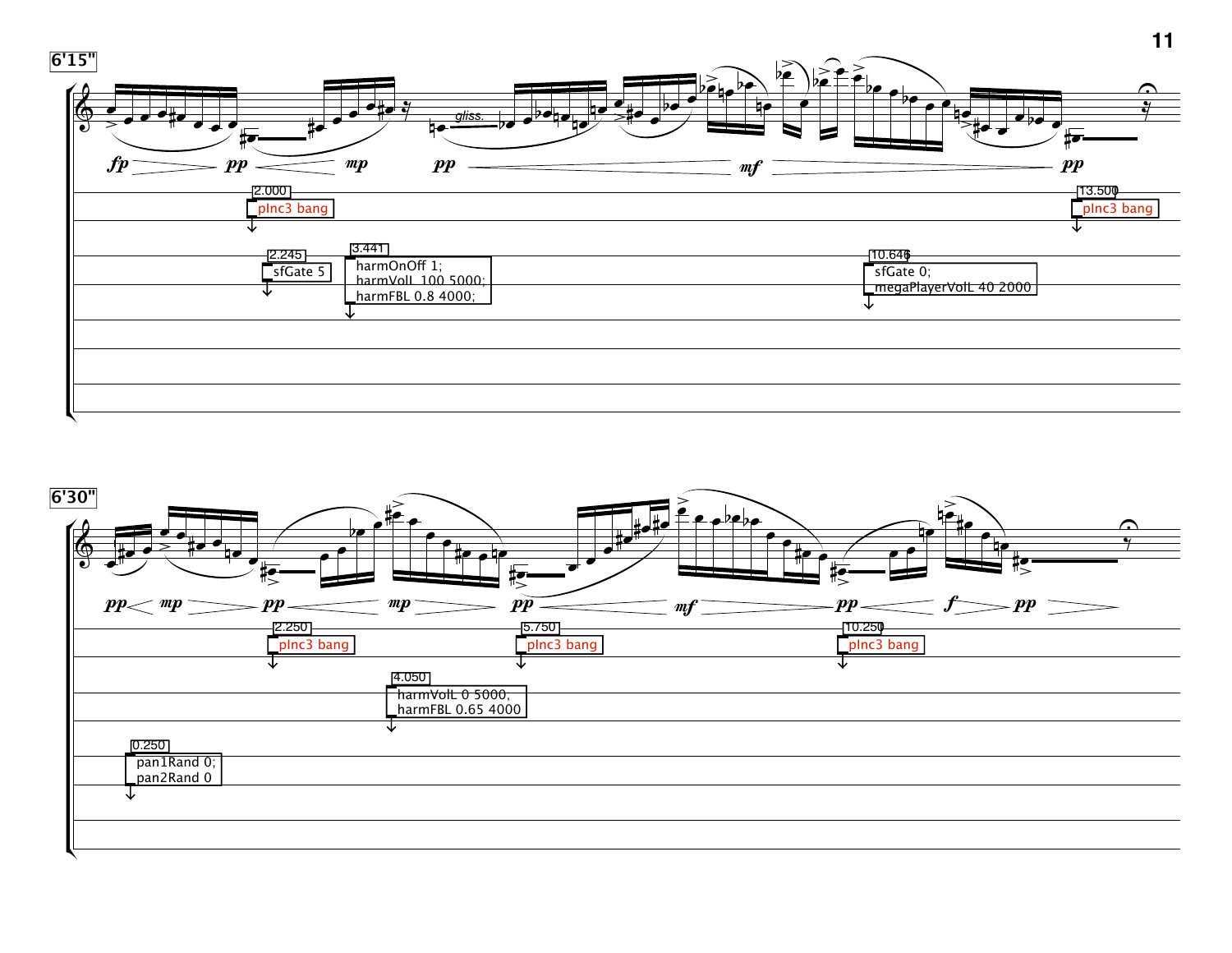| 6'45" |                                |                         |                                              |                           |        |                                                              |
|-------|--------------------------------|-------------------------|----------------------------------------------|---------------------------|--------|--------------------------------------------------------------|
|       | <b>IMPROV</b>                  |                         |                                              |                           |        |                                                              |
|       | longer                         |                         |                                              |                           |        |                                                              |
|       |                                |                         |                                              |                           |        |                                                              |
|       | section                        |                         |                                              |                           |        |                                                              |
|       | $\frac{1}{2}$<br><b>1'00"</b>  |                         | [11.049                                      |                           |        |                                                              |
|       | [0.070]<br>mainGate 0          |                         | harmVolL 80 3000;<br>flangeVolL 80 2500;     |                           | 19.653 |                                                              |
|       | 0.045 <br>matrixPreset 7;      |                         | flangeCycleOnOff 1;<br>harmFBL 0.8 4000;     |                           |        | mainGate 1                                                   |
|       | flangeOnOff 1;<br>harmOnOff 1; |                         | harmDelay 500 10000;<br>reverbTimeL 6.0 5000 |                           |        |                                                              |
|       | sfGate 7:                      | megaPlayerVolL 90_8.007 |                                              | 22.243                    |        | 14.200<br>harmCycleOnOff 1;                                  |
|       | 1.7501                         |                         | harmTransposeL -700 10000;                   | harmTransposeL 700 10000; |        | _harmDel <sup>[18.26]</sup> 0 7000  <br>reverbTimeL 3.0 6000 |
|       | pan3Cycle 1                    | pan1Cycle 1;            | pan2RevCycle 1;<br>pan4RevCycle 1            |                           |        |                                                              |
|       |                                |                         |                                              |                           |        |                                                              |
|       |                                |                         |                                              |                           |        |                                                              |
|       |                                |                         |                                              |                           |        |                                                              |

**12**

| 7'45"      | gradually more relaxed                                              |                                                                         |                                               |
|------------|---------------------------------------------------------------------|-------------------------------------------------------------------------|-----------------------------------------------|
| $\bigcirc$ |                                                                     | ◠<br>$\bullet$<br>₽                                                     |                                               |
|            | $\boldsymbol{pp}$<br>0.346<br>sfGate 5;<br>megaPlayerVolL 90 3000;  | pр<br>$m_{\tilde{I}}$<br>4.807<br>6.750<br>plnc3 bang<br>matrixPreset 6 | mp $>$ pp<br>p                                |
|            | harmCycleOnOff 0;<br>harmVolL 0 9000;<br>harmTransposeL 0.<br>4000; | 4.283<br>flangeCycleOnOff 0                                             | 14.750<br>sfGate 0;<br>megaPlayerVolL 45 3000 |
|            | harmFBL 0.65 4000                                                   | 7.750<br>pan1Cycle 0;<br>pan3Cycle 0                                    |                                               |
|            |                                                                     |                                                                         |                                               |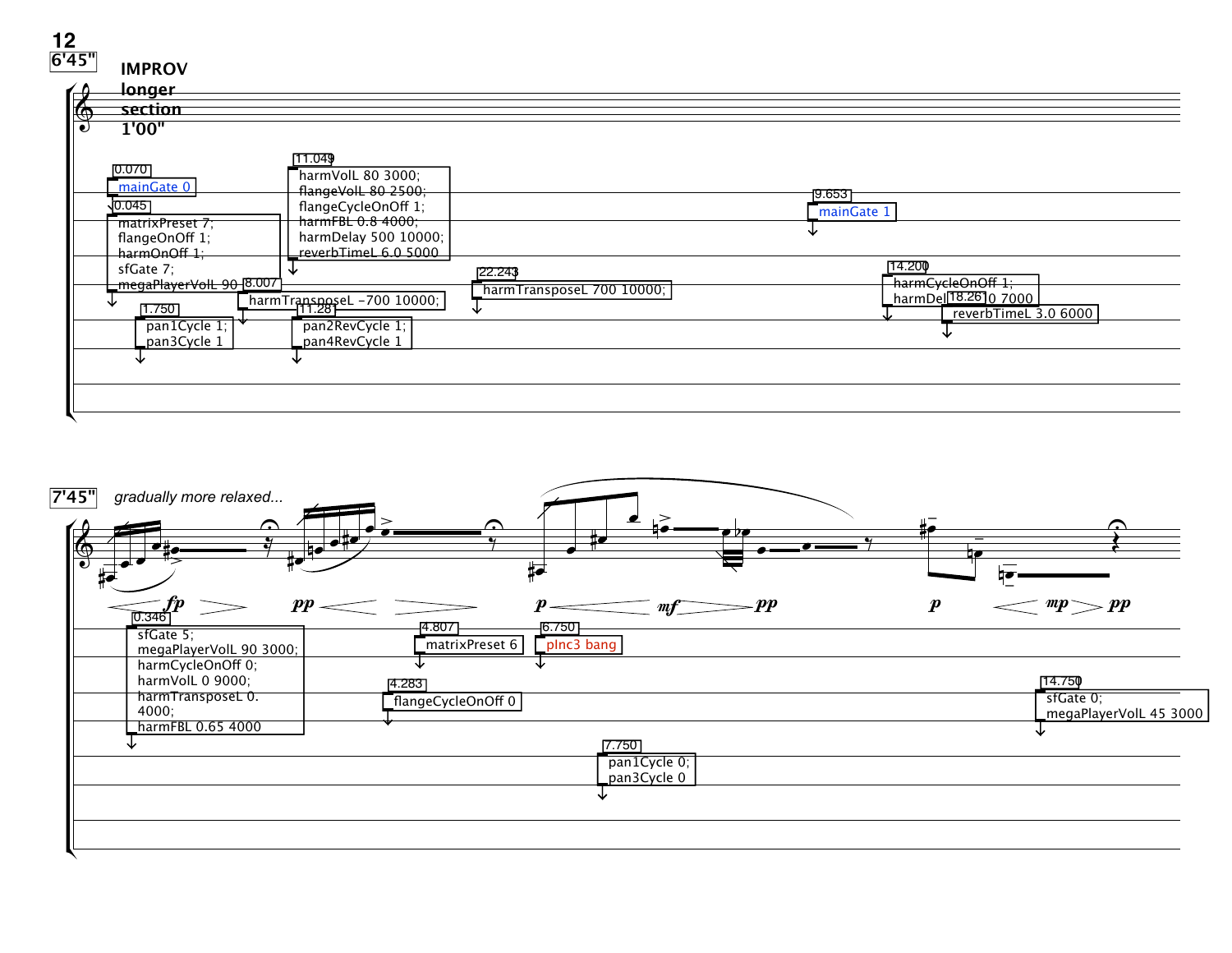

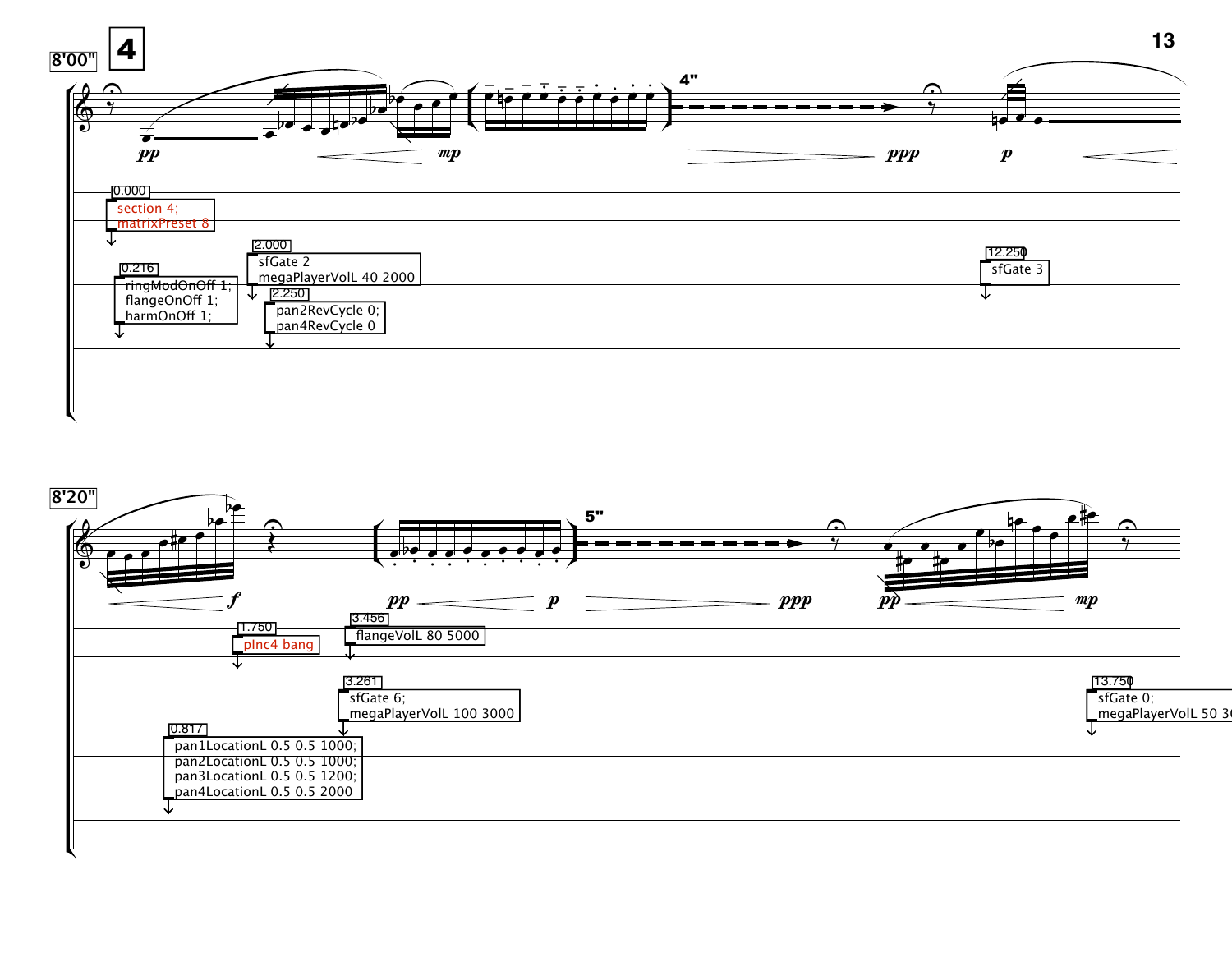

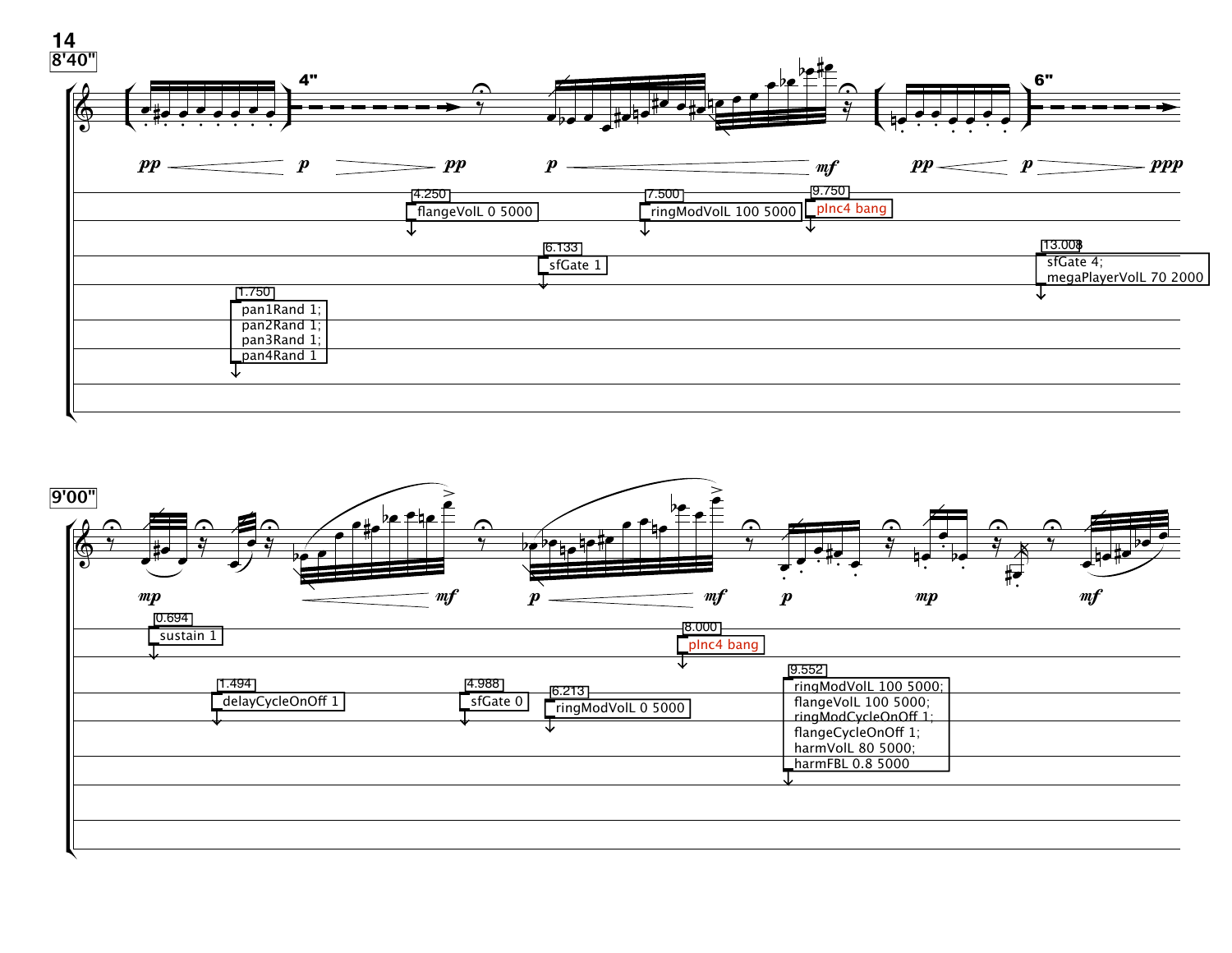

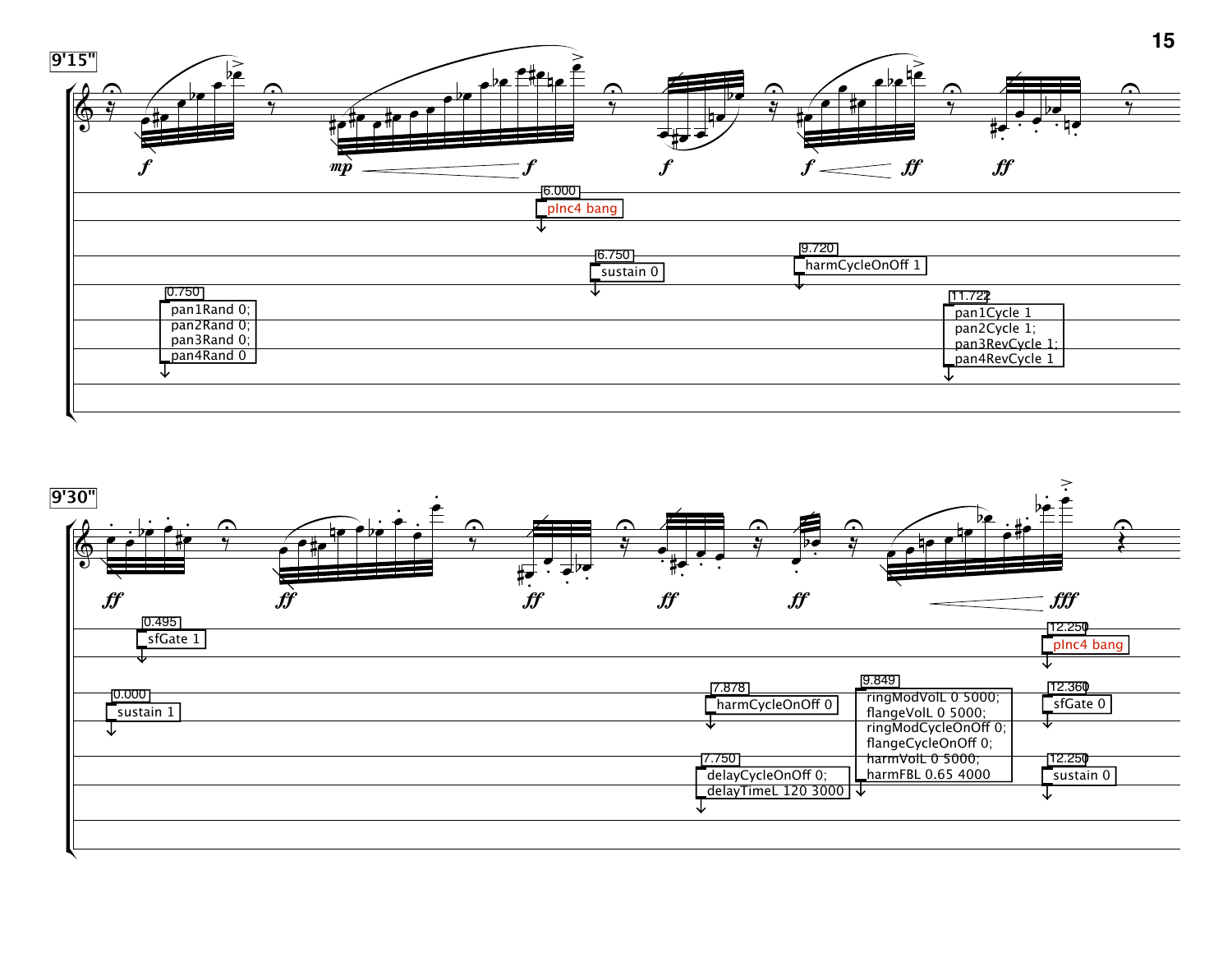

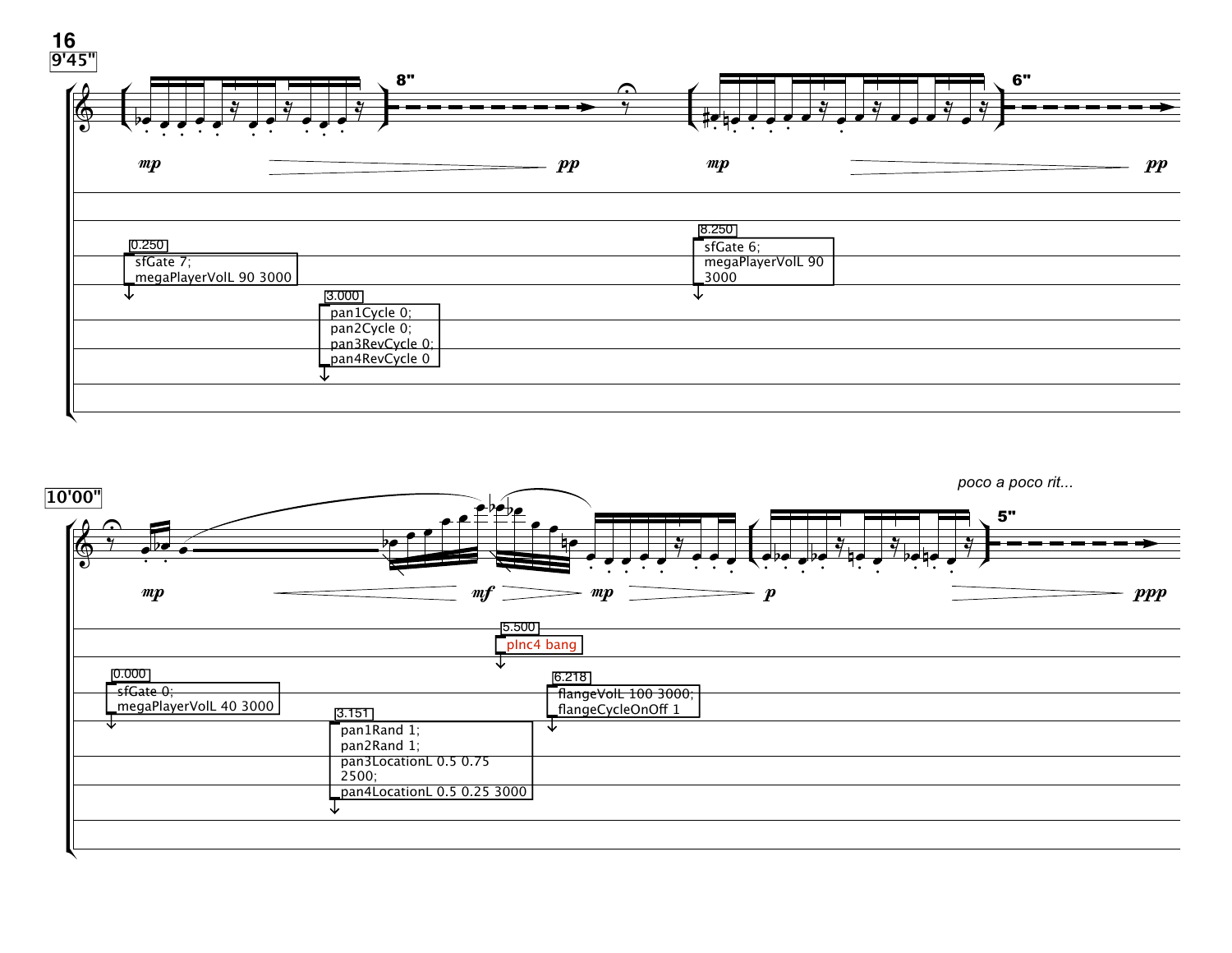

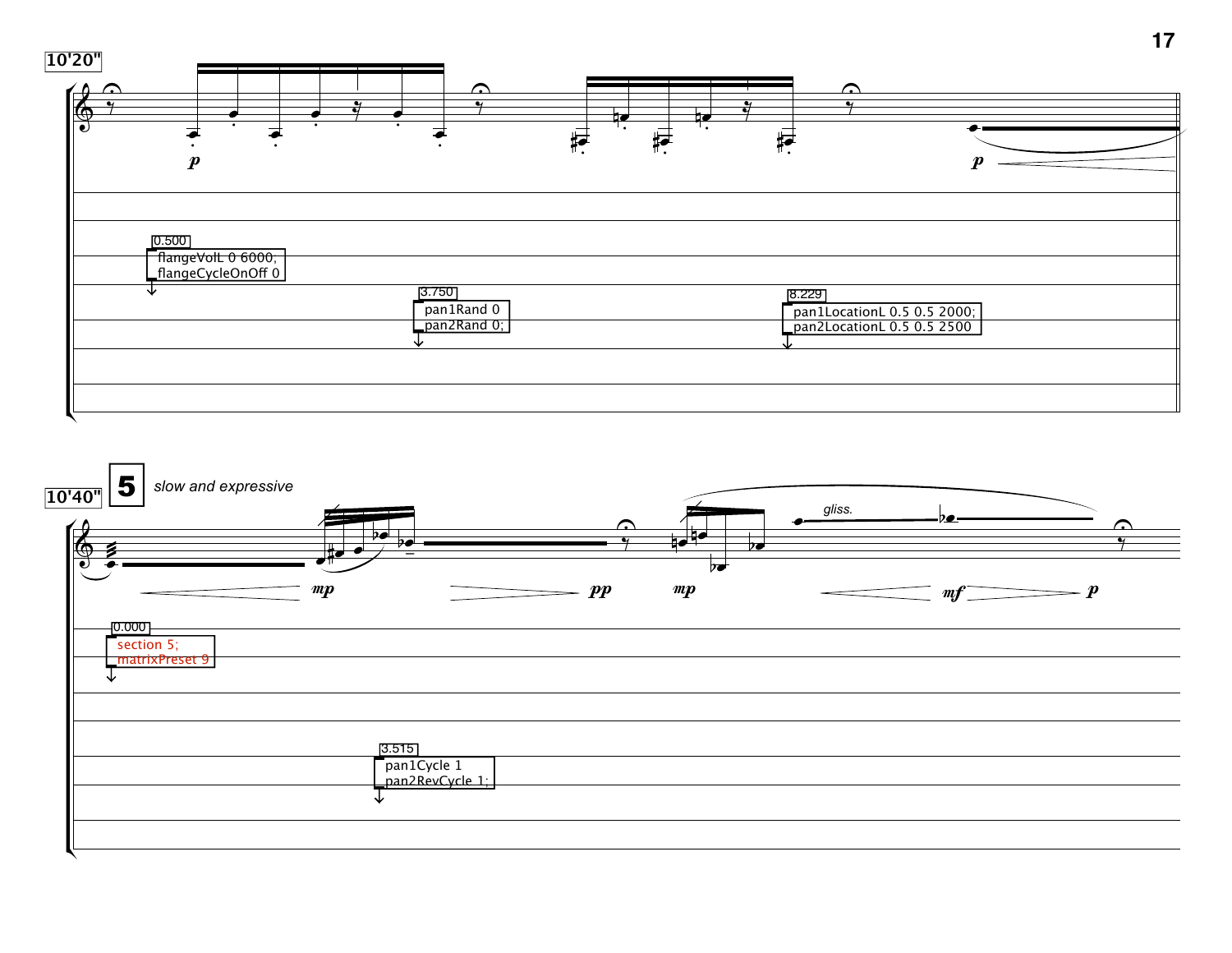